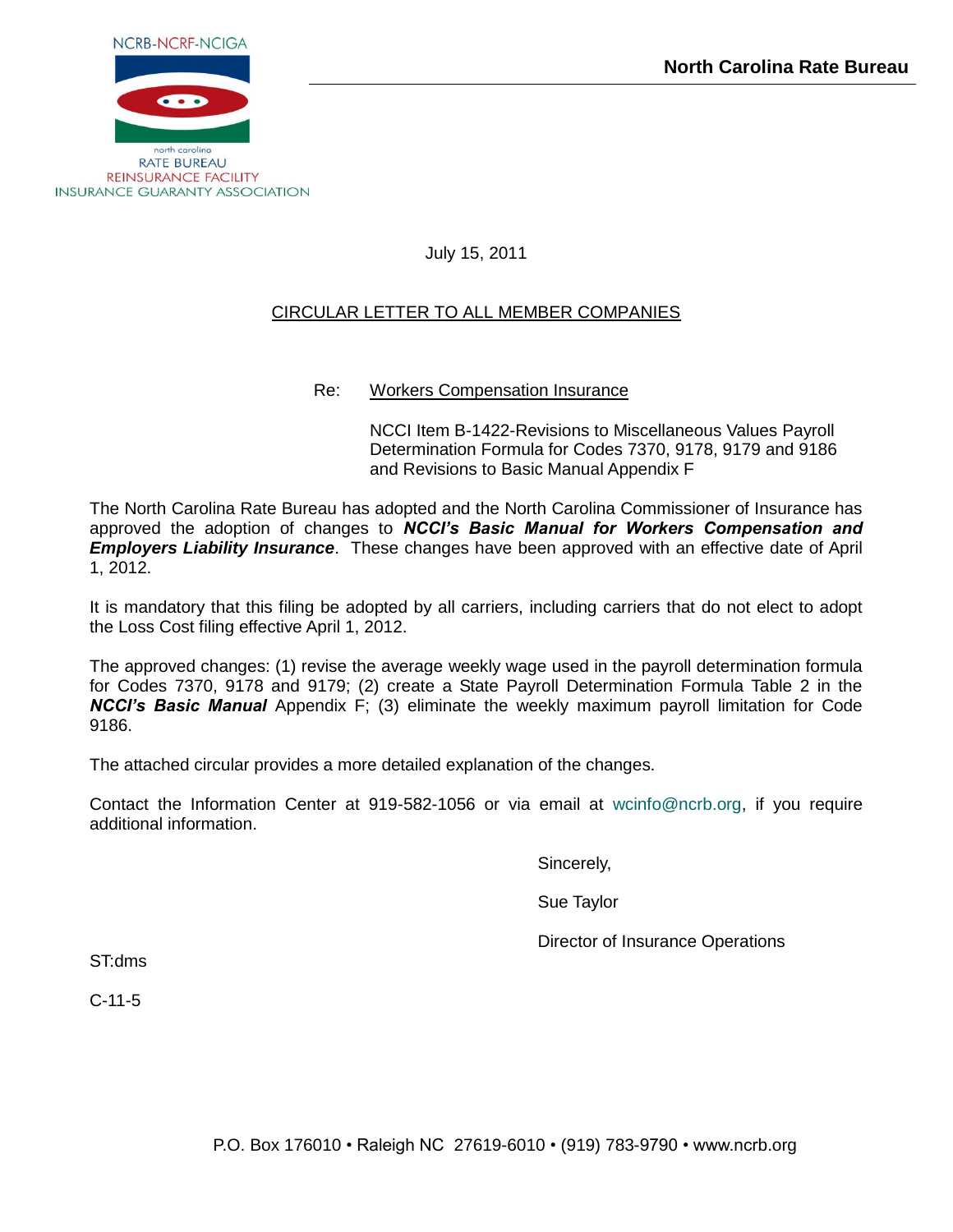### ITEM B-1422—REVISIONS TO MISCELLANEOUS VALUES PAYROLL DETERMINATION FORMULA FOR CODES 7370, 9178, 9179, AND 9186 AND REVISIONS TO BASIC MANUAL **APPENDIX F**

### **PURPOSE**

This item:

- 1. Revises the average weekly wage used in the payroll determination formula for Code 7370—Taxicab Company for employee-operated vehicles and leased or rented vehicles
- 2. Revises the average weekly wage used in the payroll determination formula for Code 9178-Athletic Sports or Park: Noncontact Sports, and Code 9179—Athletic Sports or Park: Contact Sports
- 3. Eliminates the weekly maximum payroll limitation for Code 9186-Carnival, Circus, or Amusement Device Operator-Traveling-All Employees & Drivers
- 4. Creates State Payroll Determination Formula Table 2 in NCCI's Basic Manual for Workers Compensation and Employers Liability Insurance Appendix F

#### **BACKGROUND**

#### Code 7370-Taxicab Company

Item B-1144, effective October 1, 1978, established Code 7370 for taxicab drivers. Additionally, the item introduced an alternate premium base of a fixed amount per vehicle, per policy period for such operations when verifiable payroll records are not available. The basis of premium for each employee-operated vehicle per policy year was established to be 150% of the state's average annual wage based on the latest available CPS (Current Population Survey) wage data. In cases where the vehicle is leased or rented, the basis of premium (per vehicle, per policy year) was established to be an additional 100% of the state's average annual wage based on the latest available CPS wage data.

NCCI has determined that the SAWW (State Average Weekly Wage) should be used in the basis of premium formula for Code 7370 instead of the average weekly wage based on CPS wage data. The SAWW is the weekly wage used by the state in determining benefits. Using the SAWW in the payroll determination formula better aligns the indemnity benefits being paid with the premium charged.

#### Code 9178—Athletic Sports or Park: Noncontact Sports, and Code 9179—Athletic Sports or Park: **Contact Sports**

Item B-1149, effective November 1, 1979, established a formula to calculate the weekly maximum payroll limitation for Codes 9178 and 9179. The weekly maximum payroll limitation formula is based on four times the average weekly wage in most states. The average weekly wage is currently based on the state's CPS wage data.

NCCI has determined that the SAWW should be used in the formula to calculate the weekly maximum payroll limitation for Codes 9178 and 9179 instead of being based on a state's CPS wage data. The SAWW is the weekly wage used by the state in determining benefits. Using the SAWW in the payroll determination formula better aligns the indemnity benefits being paid with the premium charged.

The enclosed materials are copyrighted materials of the National Council on Compensation Insurance, Inc. ("NCCI"). The use of these materials may be governed by a separate contractual agreement between NCCI and its licensees such as an affiliation agreement between you and NCCI. Different by NCCI, you may not copy, create derivative works (by way of example, create or supplement your own works, databases,<br>software, publications, manuals, or other materials), display, perform, or use the materials, by you, or by your direction, may be in violation of federal copyright and other commercial laws. NCCI does not permit or acquiesce such use of its materials. In the event such use is contemplated or desired, please contact NCCI's Legal Department for permission.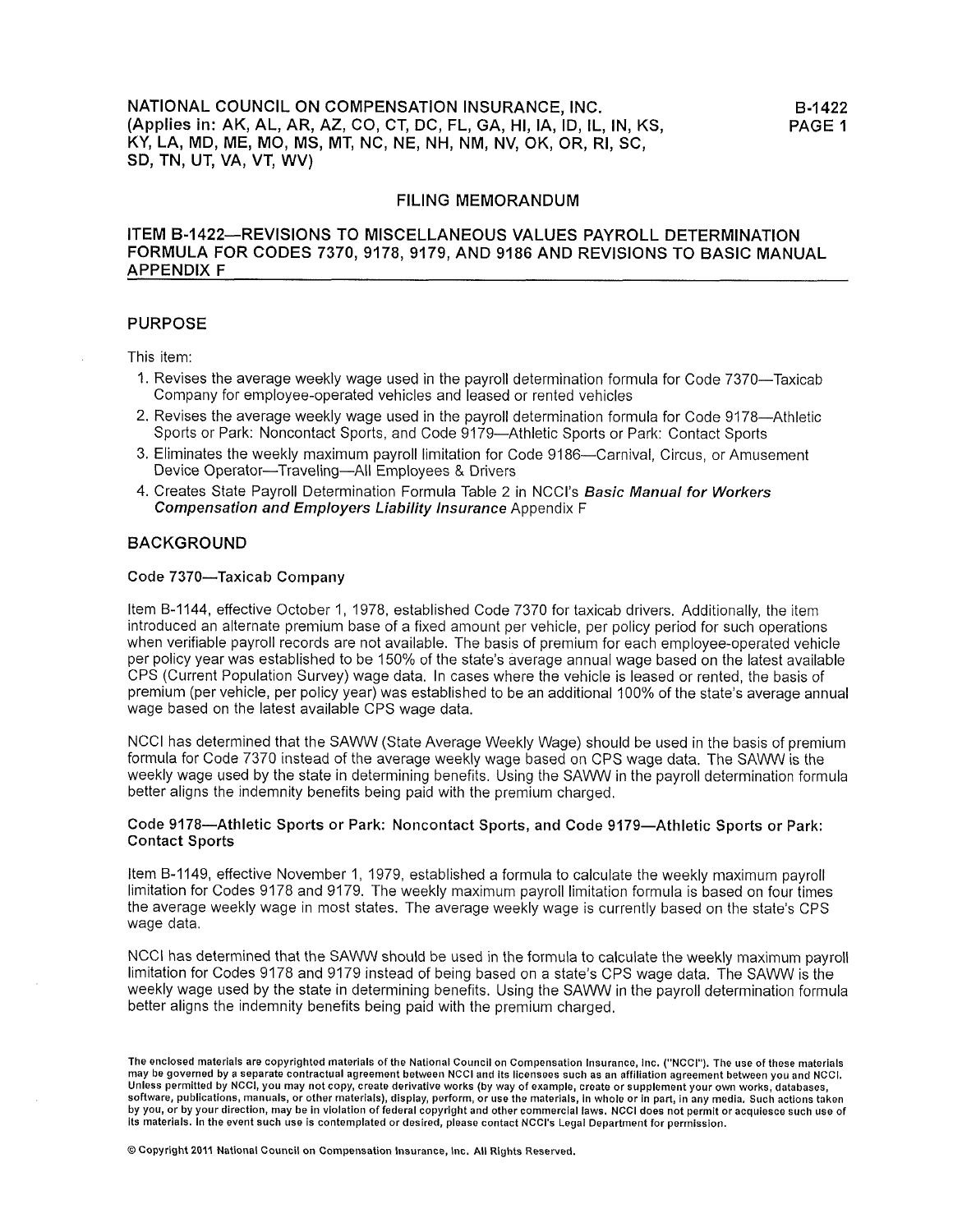### ITEM B-1422-REVISIONS TO MISCELLANEOUS VALUES PAYROLL DETERMINATION FORMULA FOR CODES 7370, 9178, 9179, AND 9186 AND REVISIONS TO BASIC MANUAL **APPENDIX F**

#### Code 9186—Carnival, Circus, or Amusement Device Operator—Traveling—All Employees & Drivers

Item B-1149, effective November 1, 1979, established a formula to calculate the weekly maximum payroll limitation for Code 9186. The weekly maximum payroll limitation formula is based on four times the average weekly wage in most states. The average weekly wage is currently based on the state's CPS wage data. NCCI recently surveyed numerous carriers writing traveling carnivals, circuses, and amusement device operators and has determined that the weekly maximum payroll limitation is no longer necessary.

#### **PROPOSAL**

This item proposes to:

- 1. Revise the average weekly wage used in the payroll determination formula for Code 7370 to use the SAWW instead of a state's CPS wage data. The formula is used in the absence of verifiable payroll records.
- 2. Revise the average weekly wage used in the payroll determination formula for Codes 9178 and 9179. The weekly maximum payroll limitation will be based on the SAWW instead of a state's CPS wage data.

The SAWW will be reviewed prior to each state's loss cost/rate filing and adjusted in the payroll determination formulas according to any indicated change in wage level. The **Basic Manual** Miscellaneous Values page for each state will contain the calculated dollar values.

This item further proposes to:

- 3. Establish State Payroll Determination Formula Table 2 in Basic Manual Appendix F, which provides the state payroll determination formulas for the proposed changes.
- 4. Eliminate the weekly maximum payroll limitation for Code 9186.

### Alabama, Alaska, Florida, Kansas, Mississippi, Missouri, and Montana State-Specific

No changes are being proposed to the average weekly wage used in the formula for the weekly maximum payroll limitation for Codes 9178 and 9179 because the SAWW is currently used. Appendix F displays the current formula.

The enclosed materials are copyrighted materials of the National Council on Compensation Insurance, Inc. ("NCCI"). The use of these materials may be governed by a separate contractual agreement between NCCI and its licensees such as an affiliation agreement between you and NCCI. nay be governed by NCCI, you may not copy, create derivative works (by way of example, create or supplement your own works, databases,<br>software, publications, manuals, or other materials), display, perform, or use the mate by you, or by your direction, may be in violation of federal copyright and other commercial laws. NCCI does not permit or acquiesce such use of its materials. In the event such use is contemplated or desired, please contact NCCI's Legal Department for permission.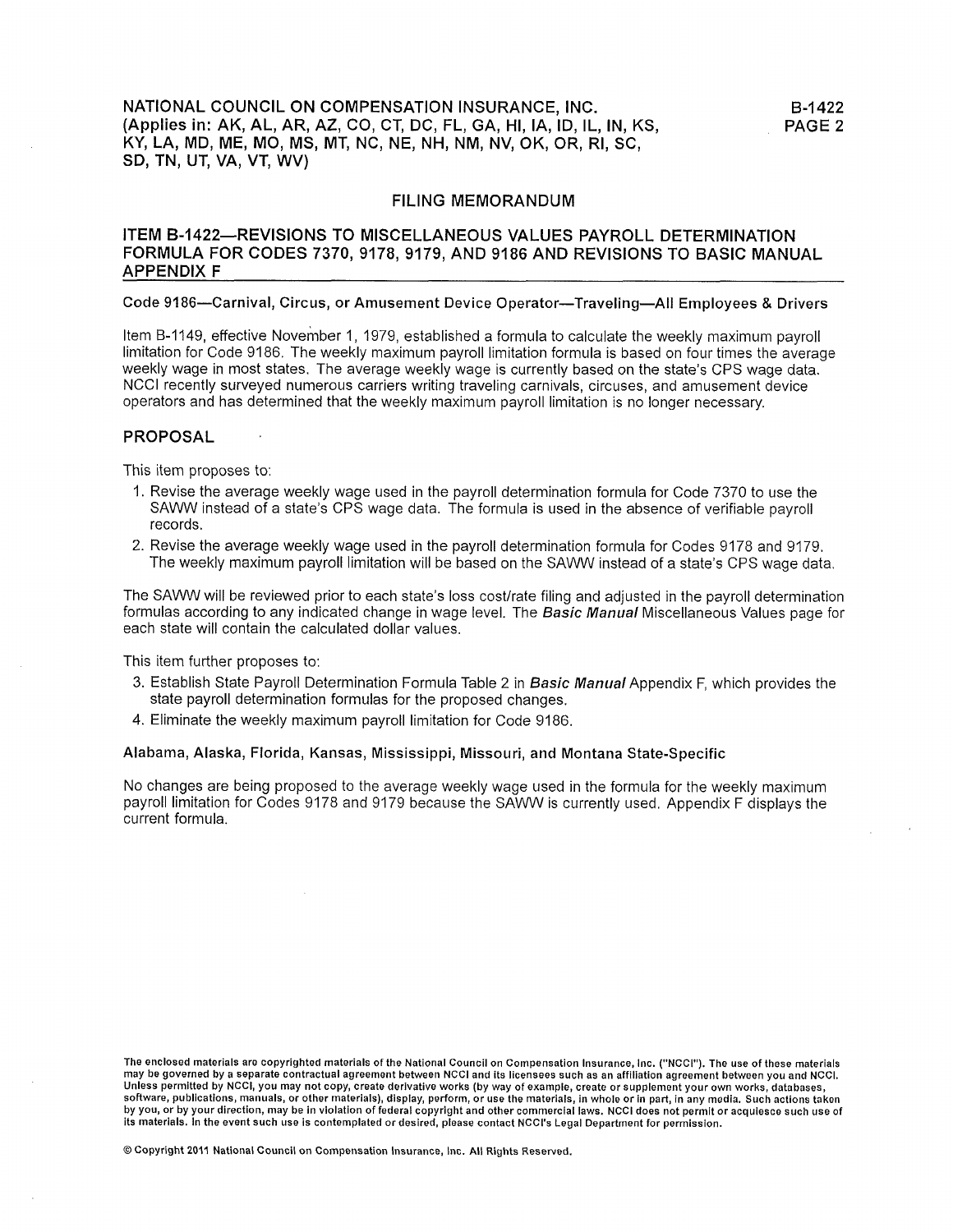### ITEM B-1422-REVISIONS TO MISCELLANEOUS VALUES PAYROLL DETERMINATION FORMULA FOR CODES 7370, 9178, 9179, AND 9186 AND REVISIONS TO BASIC MANUAL **APPENDIX F**

#### Arizona State-Specific

It is proposed that:

- The basis of premium for Code 7370 and the weekly maximum payroll limitation for Codes 9178 and 9179 be revised to use Arizona's Maximum Monthly Wage (MMW)
- The executive officer weekly minimum and maximum payroll limitation in State Payroll Determination Formula Table 1 be revised to clarify the amounts are based on Arizona's Minimum and Maximum Monthly Wage
- The partners/sole proprietor payroll determination in State Payroll Determination Formula Table 1 and Basic Manual Rule 2-E-3 be revised to remove the word assumed from monthly wage

#### **Connecticut State-Specific**

It is proposed that the weekly maximum payroll limitation for Codes 9178 and 9179 be revised to be equal to the SAWW multiplied by two instead of the current fixed value. The SAWW is the weekly wage used by the state in determining benefits. Using the SAWW in the formula will allow the payroll amount to be inflation sensitive compared to the current fixed value.

### **District of Columbia State-Specific**

It is proposed that the partners/sole proprietor payroll determination and the executive officer weekly minimum and maximum payroll limitation in State Payroll Determination Formula Table 1 be revised to clarify that the amounts are based on the District Average Weekly Wage (DAWW)

#### Louisiana State-Specific

It is proposed that the weekly maximum payroll limitation for Codes 9178 and 9179 be revised to be equal to the SAWW multiplied by three instead of the current fixed value. The SAWW is the weekly wage used by the state in determining benefits. Using the SAWW in the formula will allow the payroll amount to be inflation sensitive compared to the current fixed value.

#### **Nevada State-Specific**

No changes are being proposed to the current Nevada maximum payroll limitation formula for Codes 9178 and 9179.

## Oklahoma State-Specific

It is proposed that the weekly minimum payroll limitation for Codes 9178, 9179, and 9186 be eliminated to be consistent with all other states. Additionally, no changes are being proposed to the average weekly wage used in the formula for the weekly maximum payroll limitation for Codes 9178 and 9179 because the SAWW is currently used. Appendix F displays the current formula.

The enclosed materials are copyrighted materials of the National Council on Compensation Insurance, Inc. ("NCCI"). The use of these materials may be governed by a separate contractual agreement between NCCI and its licensees such as an affiliation agreement between you and NCCI. Unless permitted by NCCI, you may not copy, create derivative works (by way of example, create or supplement your own works, databases, software, publications, manuals, or other materials), display, perform, or use the materials, in whole or in part, in any media. Such actions taken by you, or by your direction, may be in violation of federal copyright and other commercial laws. NCCI does not permit or acquiesce such use of its materials. In the event such use is contemplated or desired, please contact NCCI's Legal Department for permission.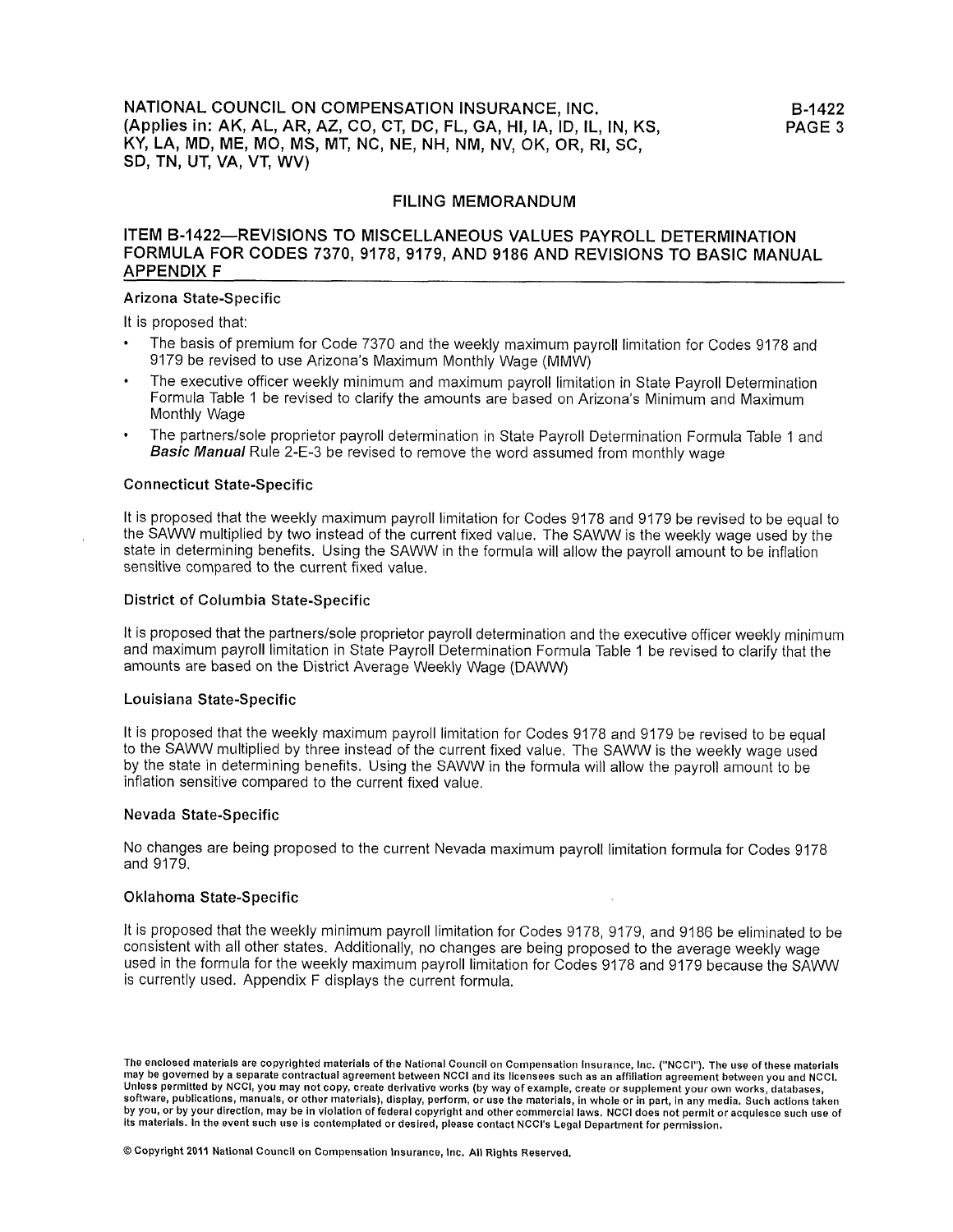### ITEM B-1422-REVISIONS TO MISCELLANEOUS VALUES PAYROLL DETERMINATION FORMULA FOR CODES 7370, 9178, 9179, AND 9186 AND REVISIONS TO BASIC MANUAL **APPENDIX F**

#### **Oregon State-Specific**

It is proposed that a footnote be added to the partners/sole proprietor payroll determination in State Payroll Determination Formula Table 1 indicating that a transition program is applicable. Upon completion of the state transition program, NCCI will remove the footnote reference from Appendix F.

#### Virginia State-Specific

It is proposed that:

- The Virginia state-specific phraseology for Code 9186 be eliminated
- The Virginia Scopes<sup>®</sup> Manual be updated to remove non-Virginia state cross-references
- Upon completion of the state transition program for the partners/sole proprietor payroll determination in State Payroll Determination Formula Table 1, as implemented in Item B-1420, NCCI will remove the footnote reference from Appendix F.

### **IMPACT**

It is anticipated that the overall statewide premium impact of this item is negligible. Using the SAWW in the formula will be consistent with the SAWW used for determination of indemnity benefits.

#### **Connecticut State-Specific**

It is proposed that Connecticut revise the weekly maximum payroll limitation for Codes 9178 and 9179 to be equal to the SAWW multiplied by two. Since the formula-based payroll amount differs significantly from the current fixed amount, NCCI will adjust the initial and subsequent loss cost/rate of Codes 9178 and 9179 until all of the experience reflects the proposed SAWW data. Rating values, which will be based on the final NCCI proposed loss cost/rate, will be calculated according to the standard procedure.

#### District of Columbia, Illinois, and Indiana State-Specific

It is proposed that the average weekly wage used to calculate the maximum payroll limitation for Codes 9178 and 9179 be revised to be equal to the SAWW. Since the SAWW differs significantly from the CPS wage. NCCI will adjust the initial and subsequent loss cost/rate of Codes 9178 and 9179 until all of the experience reflects the proposed SAWW data. Rating values, which will be based on the final NCCI proposed loss cost/rate, will be calculated according to the standard procedure.

Additionally, this item proposes to revise the average weekly wage used in the payroll determination formula for Code 7370 to be equal to the SAWW. To minimize the impact this may have on individual insureds, NCCI is proposing to implement a transition program. Initially, the change in the payroll determination amount will be limited to an increase of 20% over the prior year's amount. Once the payroll determination amount reaches the payroll calculated by the formula, it will be set equal to the applicable formula.

The enclosed materials are copyrighted materials of the National Council on Compensation Insurance, Inc. ("NCCI"). The use of these materials may be governed by a separate contractual agreement between NCCI and its licensees such as an affiliation agreement between you and NCCI. Unless permitted by NCCI, you may not copy, create derivative works (by way of example, create or supplement your own works, databases,<br>software, publications, manuals, or other materials), display, perform, or use the mat by you, or by your direction, may be in violation of federal copyright and other commercial laws. NCCI does not permit or acquiesce such use of its materials. In the event such use is contemplated or desired, please contact NCCI's Legal Department for permission.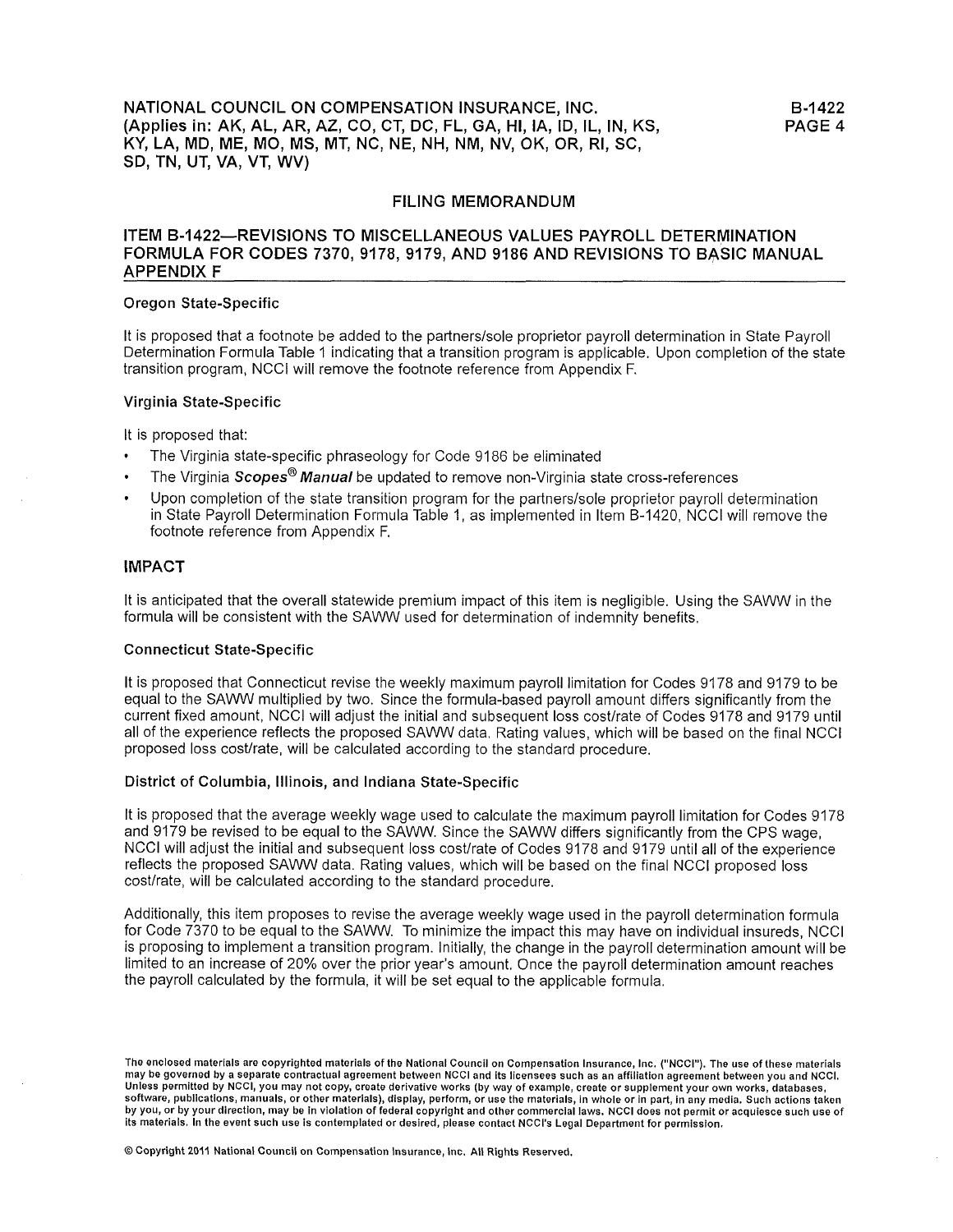NATIONAL COUNCIL ON COMPENSATION INSURANCE, INC. (Applies in: AK, AL, AR, AZ, CO, CT, DC, FL, GA, HI, IA, ID, IL, IN, KS, KY, LA, MD, ME, MO, MS, MT, NC, NE, NH, NM, NV, OK, OR, RI, SC, SD, TN, UT, VA, VT, WV)

#### **FILING MEMORANDUM**

### ITEM B-1422—REVISIONS TO MISCELLANEOUS VALUES PAYROLL DETERMINATION FORMULA FOR CODES 7370, 9178, 9179, AND 9186 AND REVISIONS TO BASIC MANUAL **APPENDIX F**

#### **IMPLEMENTATION**

In order to implement this item, the attached exhibits detail the changes required in NCCI's Basic Manual:

- **Exhibit 1** contains the changes required to Appendix F
- **Exhibit 2** contains the changes required to Part Two—Classifications for Code 9186
- $\bullet$ Exhibit 3 contains state-specific items

This item is applicable to new and renewal, voluntary and assigned risk, policies. This item will become effective concurrently with each state's approved rate/loss cost filing effective on or after October 1, 2011. For example, this item will be effective January 1, 2012 for approved rate/loss cost filings that have a January 1, 2012 effective date. Similarly, this item will be effective July 1, 2012 for approved rate/loss cost filings that have a July 1, 2012 effective date.

The following chart shows the proposed effective dates for each state:

| <b>State</b>         | Proposed* Effective Date                                                                                                                                                                                                                   |  |  |
|----------------------|--------------------------------------------------------------------------------------------------------------------------------------------------------------------------------------------------------------------------------------------|--|--|
| Alabama              | March 1, 2012                                                                                                                                                                                                                              |  |  |
| Alaska               | January 1, 2012                                                                                                                                                                                                                            |  |  |
| Arizona              | January 1, 2012                                                                                                                                                                                                                            |  |  |
| Arkansas             | July 1, 2012                                                                                                                                                                                                                               |  |  |
| Colorado             | January 1, 2012                                                                                                                                                                                                                            |  |  |
| Connecticut          | January 1, 2012                                                                                                                                                                                                                            |  |  |
| District of Columbia | November 1, 2011                                                                                                                                                                                                                           |  |  |
| Florida              | January 1, 2012                                                                                                                                                                                                                            |  |  |
| Georgia              | March 1, 2012                                                                                                                                                                                                                              |  |  |
| Hawaii               | This item will be implemented in Hawaii's loss<br>cost filing proposed to be effective January 1,<br>2012. The effective date will be determined upon<br>regulatory approval of the individual carrier's<br>election to adopt this change. |  |  |
| Idaho                | January 1, 2012                                                                                                                                                                                                                            |  |  |
| Illinois             | January 1, 2012                                                                                                                                                                                                                            |  |  |
| Indiana              | January 1, 2012                                                                                                                                                                                                                            |  |  |
| lowa                 | January 1, 2012                                                                                                                                                                                                                            |  |  |
| Kansas               | January 1, 2012                                                                                                                                                                                                                            |  |  |

The enclosed materials are copyrighted materials of the National Council on Compensation Insurance, Inc. ("NCCI"). The use of these materials may be governed by a separate contractual agreement between NCCI and its licensees such as an affiliation agreement between you and NCCI. Unless permitted by NCCI, you may not copy, create derivative works (by way of example, create or supplement your own works, databases, software, publications, manuals, or other materials), display, perform, or use the materials, in whole or in part, in any media. Such actions taken by you, or by your direction, may be in violation of federal copyright and other commercial laws. NCCI does not permit or acquiesce such use of its materials. In the event such use is contemplated or desired, please contact NCCI's Legal Department for permission.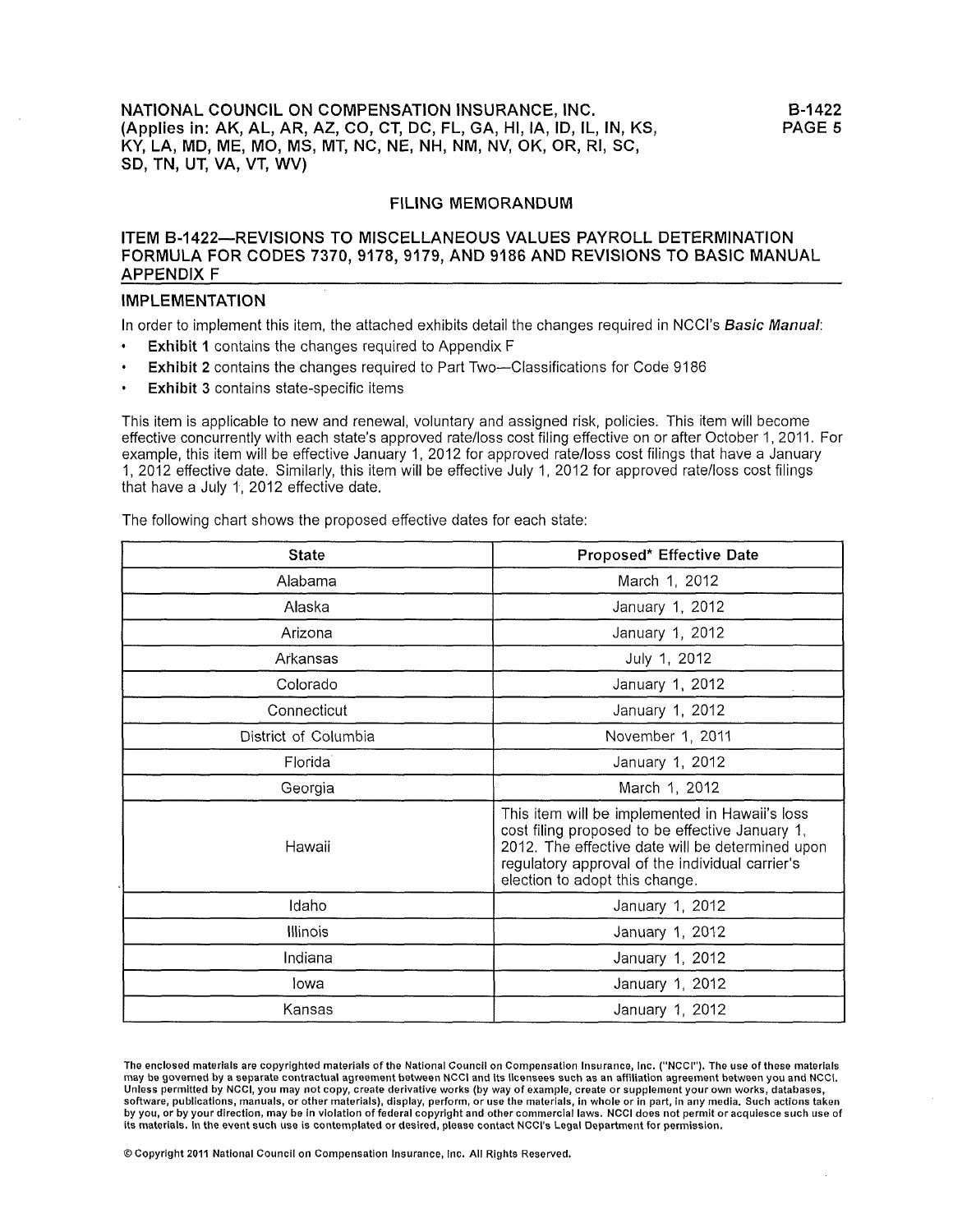### ITEM B-1422-REVISIONS TO MISCELLANEOUS VALUES PAYROLL DETERMINATION FORMULA FOR CODES 7370, 9178, 9179, AND 9186 AND REVISIONS TO BASIC MANUAL **APPENDIX F**

| <b>State</b>   | Proposed* Effective Date                                                                                                               |  |  |
|----------------|----------------------------------------------------------------------------------------------------------------------------------------|--|--|
| Kentucky       | October 1, 2011                                                                                                                        |  |  |
| Louisiana      | May 1, 2012                                                                                                                            |  |  |
| Maine          | January 1, 2012                                                                                                                        |  |  |
| Maryland       | January 1, 2012                                                                                                                        |  |  |
| Mississippi    | March 1, 2012                                                                                                                          |  |  |
| Missouri       | All rate changes related to this filing are proposed<br>to be effective January 1, 2012 for the voluntary<br>and assigned risk market. |  |  |
| Montana        | July 1, 2012                                                                                                                           |  |  |
| Nebraska       | February 1, 2012                                                                                                                       |  |  |
| Nevada         | March 1, 2012                                                                                                                          |  |  |
| New Hampshire  | January 1, 2012                                                                                                                        |  |  |
| New Mexico     | January 1, 2012                                                                                                                        |  |  |
| North Carolina | April 1, 2012                                                                                                                          |  |  |
| Oklahoma       | January 1, 2012                                                                                                                        |  |  |
| Oregon         | January 1, 2012                                                                                                                        |  |  |
| Rhode Island   | June 1, 2012                                                                                                                           |  |  |
| South Carolina | July 1, 2012                                                                                                                           |  |  |
| South Dakota   | July 1, 2012                                                                                                                           |  |  |
| Tennessee      | March 1, 2012                                                                                                                          |  |  |
| Utah           | December 1, 2011                                                                                                                       |  |  |
| Vermont        | April 1, 2012                                                                                                                          |  |  |
| Virginia       | April 1, 2012                                                                                                                          |  |  |
| West Virginia  | November 1, 2011                                                                                                                       |  |  |

\* Subject to change

The enclosed materials are copyrighted materials of the National Council on Compensation Insurance, Inc. ("NCCI"). The use of these materials may be governed by a separate contractual agreement between NCCI and its licensees such as an affiliation agreement between you and NCCI. Unless permitted by NCCI, you may not copy, create derivative works (by way of example, create or supplement your own works, databases, software, publications, manuals, or other materials), display, perform, or use the materials, in whole or in part, in any media. Such actions taken by you, or by your direction, may be in violation of federal copyright and other commercial laws. NCCI does not permit or acquiesce such use of its materials. In the event such use is contemplated or desired, please contact NCCI's Legal Department for permission.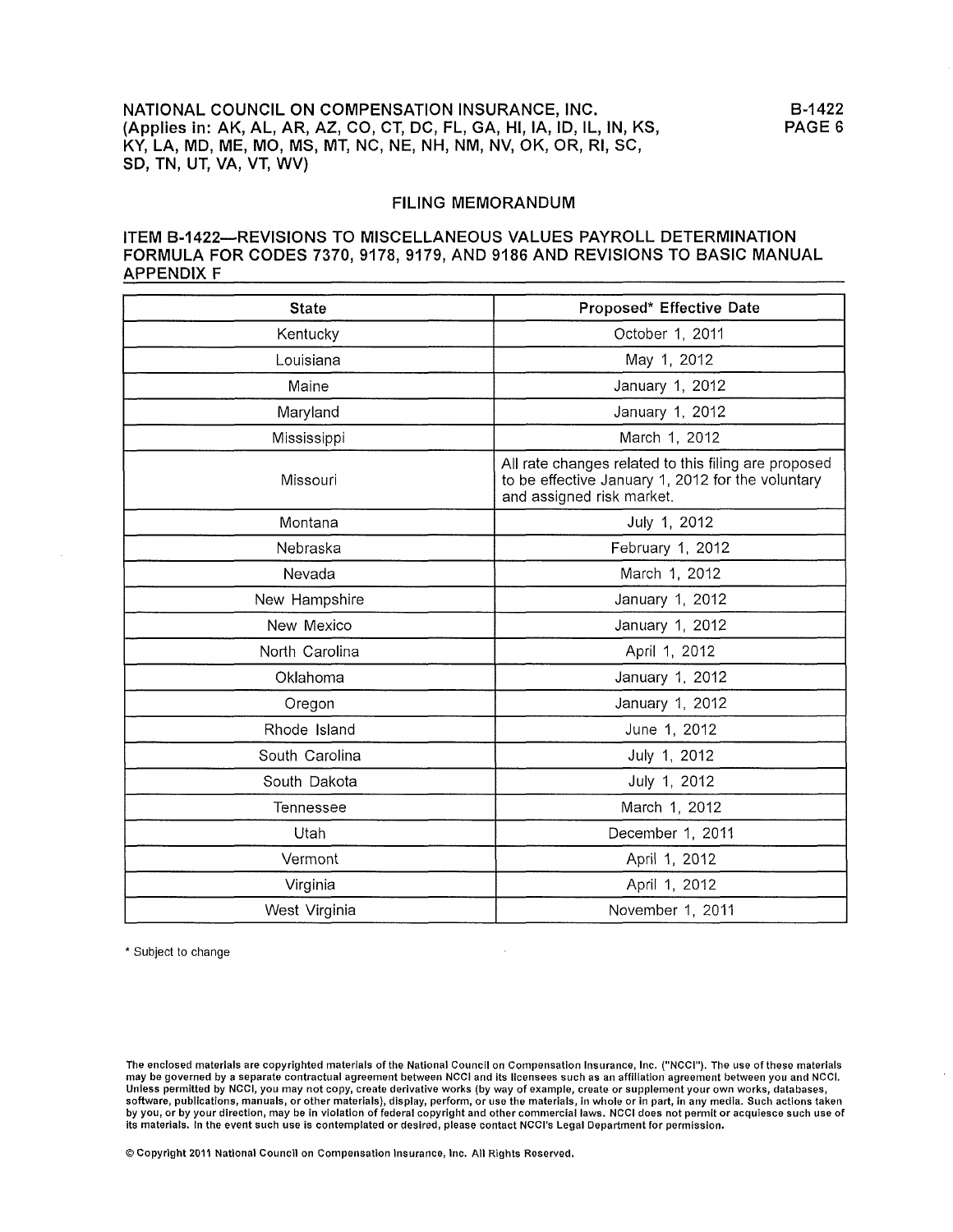B-1422 PAGE 7

### ITEM B-1422-REVISIONS TO MISCELLANEOUS VALUES PAYROLL DETERMINATION FORMULA FOR CODES 7370, 9178, 9179, AND 9186 AND REVISIONS TO BASIC MANUAL **APPENDIX F**

## **EXHIBIT 1 BASIC MANUAL-2001 EDITION APPENDIX F**

## STATE PAYROLL DETERMINATION FORMULAS

Appendix F provides the state special payroll determination formulas for partners/sole proprietor and the--executive officer weekly minimum and maximum payroll limitation formula the following.

- Partners and Sole Proprietor Payroll Determination
- Executive Officer Weekly Minimum and Maximum Payroll Limitation  $\ddot{\phantom{0}}$
- Code 7370 Employee-Operated Vehicle and Leased or Rented Vehicle Payroll Basis (used in the absence of verifiable payroll records)
- Code 9178 and Code 9179 Weekly Maximum Payroll Limitation

### STATE PAYROLL DETERMINATION FORMULA TABLE 2

|                           |                       | Code 7370 Payroll Basis                       |                                             |                                                                                              |                                                                                                   |
|---------------------------|-----------------------|-----------------------------------------------|---------------------------------------------|----------------------------------------------------------------------------------------------|---------------------------------------------------------------------------------------------------|
| <b>State</b>              | <b>Effective Date</b> | Employee-<br>Operated<br>Vehicle <sup>1</sup> | Leased<br>or Rented<br>Vehicle <sup>1</sup> | Code 9178<br>and Code<br>9179 Weekly<br>Maximum<br><b>Payroll</b><br>Limitation <sup>1</sup> | Comments                                                                                          |
| AK                        | 1/1/2012              | SAWW x 52<br>$x$ 1.5                          | SAWW x 52                                   | SAWW x 2                                                                                     |                                                                                                   |
| AL                        | 3/1/2012              | SAWW x 52<br>$x$ 1.5                          | SAWW x 52                                   | SAWW x 4                                                                                     |                                                                                                   |
| $\overline{AR}$           | 7/1/2012              | SAWW x 52<br>$x$ 1.5                          | SAWW x 52                                   | SAWW x 4                                                                                     |                                                                                                   |
| AZ                        | 1/1/2012              | MMW x 12 x 1.5                                | $MMW \times 12$                             | MMW x 12/52 x 4                                                                              | Refer to the Arizona<br>Miscellaneous Values for the<br>applicable Monthly Maximum<br>Wage (MMW). |
| $\overline{CQ}$           | 1/1/2012              | SAWW x 52<br>$x$ 1.5                          | SAWW x 52                                   | SAWW x 4                                                                                     |                                                                                                   |
| C1                        | 1/1/2012              | SAWW x 52<br>$x$ 1.5                          | SAWW x 52                                   | SAWW x 2                                                                                     |                                                                                                   |
| DC                        | 11/1/2011             | DAWW x 52<br>$\times 1.5^2$                   | DAWW $\times$ 52 <sup>2</sup>               | DAWW x 4                                                                                     |                                                                                                   |
| 巴                         | 1/1/2012              | $SAWW \times 52$<br>$x$ 1.5                   | SAWW x 52                                   | SAWW x 3                                                                                     |                                                                                                   |
| $G\underline{A}$          | 3/1/2012              | SAWW x 52<br>$x$ 1.5                          | SAWW x 52                                   | $SAWW \times 4$                                                                              |                                                                                                   |
| Щ                         | 1/1/2012              | SAWW x 52<br>$x$ 1.5                          | SAWW x 52                                   | SAWW x 4                                                                                     |                                                                                                   |
| $\underline{\mathsf{IA}}$ | 1/1/2012              | SAWW x 52<br>$x$ 1.5                          | SAWW x 52                                   | SAWW x 4                                                                                     |                                                                                                   |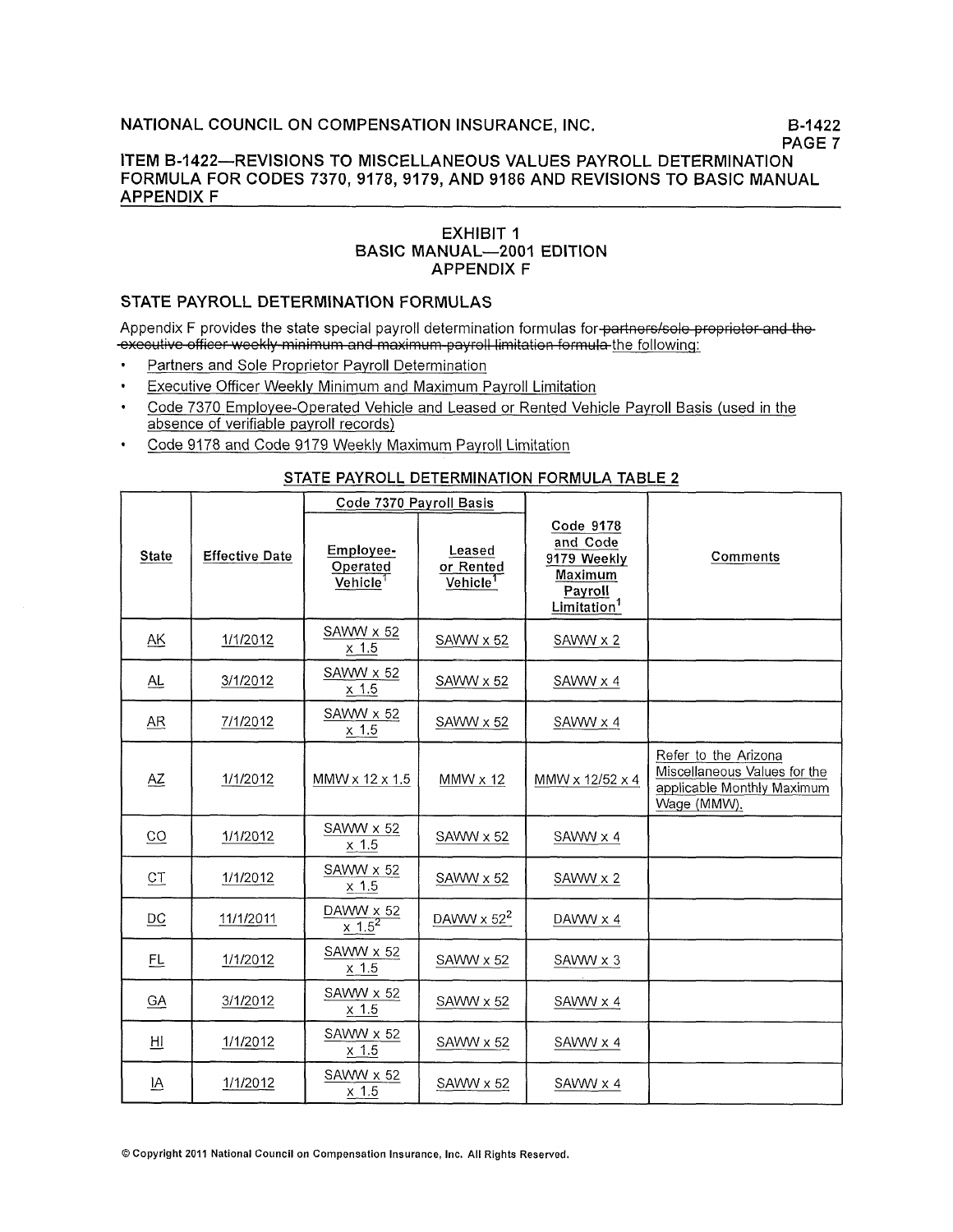B-1422 PAGE 8

### ITEM B-1422-REVISIONS TO MISCELLANEOUS VALUES PAYROLL DETERMINATION FORMULA FOR CODES 7370, 9178, 9179, AND 9186 AND REVISIONS TO BASIC MANUAL **APPENDIX F**

### **EXHIBIT 1 (CONT'D) BASIC MANUAL-2001 EDITION APPENDIX F** STATE PAYROLL DETERMINATION FORMULA TABLE 2 (Cont'd)

|                           |                       | Code 7370 Payroll Basis                       |                                             |                                                                                       |                 |
|---------------------------|-----------------------|-----------------------------------------------|---------------------------------------------|---------------------------------------------------------------------------------------|-----------------|
| <b>State</b>              | <b>Effective Date</b> | Employee-<br>Operated<br>Vehicle <sup>1</sup> | Leased<br>or Rented<br>Vehicle <sup>1</sup> | Code 9178<br>and Code<br>9179 Weekly<br>Maximum<br>Payroll<br>Limitation <sup>1</sup> | <b>Comments</b> |
| ID                        | 1/1/2012              | SAWW x 52<br>$x$ 1.5                          | SAWW x 52                                   | SAWW x 4                                                                              |                 |
| 世                         | 1/1/2012              | SAWW x 52<br>$x = 1.5^2$                      | SAWW $\times$ 52 <sup>2</sup>               | SAWW x 4                                                                              |                 |
| $\underline{\mathsf{IN}}$ | 1/1/2012              | SAWW x 52<br>$x^{1.5^2}$                      | SAWW $\times$ 52 <sup>2</sup>               | SAWW x 4                                                                              |                 |
| <b>KS</b>                 | 1/1/2012              | SAWW x 52<br>$x$ 1.5                          | SAWW x 52                                   | SAWW x 4                                                                              |                 |
| <b>KY</b>                 | 10/1/2011             | SAWW x 52<br>$x$ 1.5                          | SAWW x 52                                   | SAWW x 4                                                                              |                 |
| $\underline{\mathsf{LA}}$ | 5/1/2012              | SAWW x 52<br>$x$ 1.5                          | SAWW x 52                                   | SAWW x 3                                                                              |                 |
| MD                        | 1/1/2012              | SAWW x 52<br>$x$ 1.5                          | SAWW x 52                                   | SAWW x 4                                                                              |                 |
| <b>ME</b>                 | 1/1/2012              | SAWW x 52<br>$x$ 1.5                          | SAWW x 52                                   | SAWW x 4                                                                              |                 |
| <b>MO</b>                 | 1/1/2012              | SAWW x 52<br>$x$ 1.5                          | SAWW x 52                                   | SAWW                                                                                  |                 |
| <b>MS</b>                 | 3/1/2012              | SAWW x 52<br>x 1.5                            | SAWW x 52                                   | SAWW x 5 x<br>0.6667                                                                  |                 |
| MT                        | 7/1/2012              | SAWW x 52<br>$x$ 1.5                          | SAWW x 52                                   | SAWW $\times 1.5^3$                                                                   |                 |
| NC                        | 4/1/2012              | SAWW x 52<br>$x$ 1.5                          | SAWW x 52                                   | SAWW x 2                                                                              |                 |
| <b>NE</b>                 | 2/1/2012              | SAWW x 52<br>$x$ 1.5                          | SAWW x 52                                   | SAWW x 4                                                                              |                 |
| <b>NH</b>                 | 1/1/2012              | SAWW x 52<br>$x$ 1.5                          | SAWW x 52                                   | SAWW x 4                                                                              |                 |
| <b>NM</b>                 | 1/1/2012              | SAWW x 52<br>$x$ 1.5                          | SAWW x 52                                   | SAWW x 4                                                                              |                 |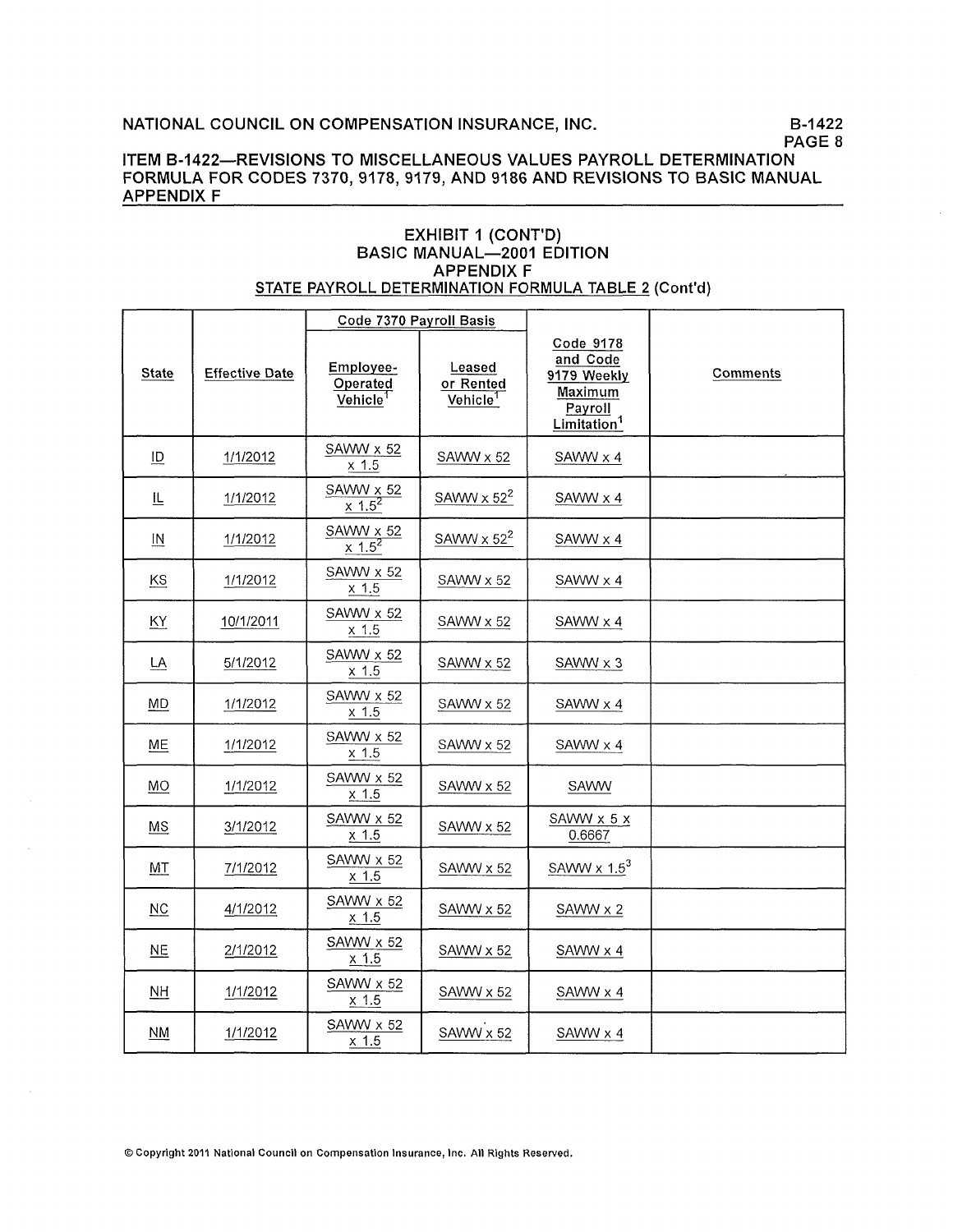### ITEM B-1422-REVISIONS TO MISCELLANEOUS VALUES PAYROLL DETERMINATION FORMULA FOR CODES 7370, 9178, 9179, AND 9186 AND REVISIONS TO BASIC MANUAL **APPENDIX F**

### **EXHIBIT 1 (CONT'D)** BASIC MANUAL-2001 EDITION **APPENDIX F** STATE PAYROLL DETERMINATION FORMULA TABLE 2 (Cont'd)

|                  |                       | Code 7370 Payroll Basis                                             |                                             |                                                                                       |                                                                               |
|------------------|-----------------------|---------------------------------------------------------------------|---------------------------------------------|---------------------------------------------------------------------------------------|-------------------------------------------------------------------------------|
| <b>State</b>     | <b>Effective Date</b> | Employee-<br>Operated<br>$\overline{\mathsf{Vehicle}}^{\mathsf{T}}$ | Leased<br>or Rented<br>Vehicle <sup>1</sup> | Code 9178<br>and Code<br>9179 Weekly<br>Maximum<br>Payroll<br>Limitation <sup>1</sup> | Comments                                                                      |
| NV.              | 3/1/2012              | Minimum (Fixed<br>Wage, SAWW<br>x 52 x 1.5                          | Minimum<br>(Fixed Wage,<br>SAWW x 52)       | Refer to NRS<br>616B.622                                                              | Refer to the Nevada<br>Miscellaneous Values for<br>the applicable fixed wage. |
| $\overline{OK}$  | $\bullet$<br>1/1/2012 | SAWW x 52<br>$x$ 1.5                                                | SAWW x 52                                   | $SAWW \times 4$                                                                       |                                                                               |
| <b>OR</b>        | 1/1/2012              | SAWW x 52<br>$x$ 1.5                                                | SAWW x 52                                   | SAWW x 4                                                                              |                                                                               |
| $R_{\parallel}$  | 6/1/2012              | SAWW x 52<br>$x$ 1.5                                                | SAWW x 52                                   | SAWW x 4                                                                              |                                                                               |
| SC               | 7/1/2012              | SAWW x 52<br>$x$ 1.5                                                | SAWW x 52                                   | SAWW x 4                                                                              |                                                                               |
| SD               | 7/1/2012              | SAWW x 52<br>$x$ 1.5                                                | SAWW x 52                                   | SAWW x 4                                                                              |                                                                               |
| T <sub>N</sub>   | 3/1/2012              | SAWW x 52<br>$x$ 1.5                                                | SAWW x 52                                   | SAWW x 4                                                                              |                                                                               |
| $U$ <sup>T</sup> | 12/1/2011             | SAWW x 52<br>$x$ 1.5                                                | SAWW x 52                                   | SAWW x 4                                                                              |                                                                               |
| VA               | 4/1/2012              | SAWW x 52<br>$x$ 1.5                                                | SAWW x 52                                   | SAWW x 2                                                                              |                                                                               |
| VT               | 4/1/2012              | SAWW x 52<br>$x$ 1.5                                                | SAWW x 52                                   | SAWW x 4                                                                              |                                                                               |
| W⊻               | 11/1/2011             | SAWW x 52<br>$x$ 1.5                                                | SAWW x 52                                   | SAWW x 4                                                                              |                                                                               |

 $\mathbf{1}$ Rounded to nearest \$100.00

 $\overline{\mathbf{c}}$ Subject to transition program. Refer to the current state NCCI Technical Supplement to Advisory Loss Costs/Rates circular for additional information.

 $\mathbf 3$ Rounded to nearest \$1.00

© Copyright 2011 National Council on Compensation Insurance, Inc. All Rights Reserved.

B-1422 PAGE 9

 $\mathcal{L}$